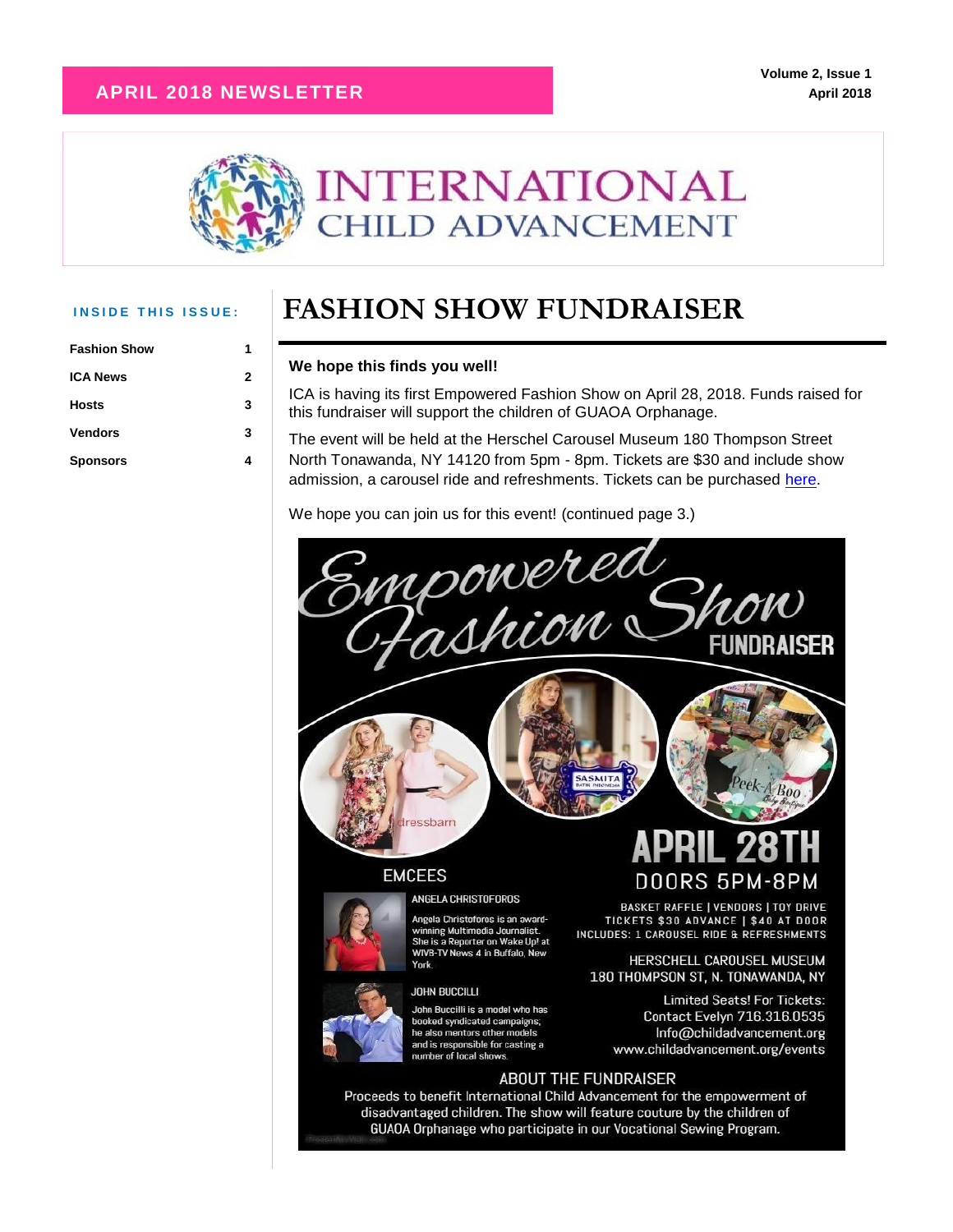*"And if anyone gives even a cup of cold water to one of these little ones because he is my disciple, I tell you the truth, he certainly will not lose his reward." Matthew 10:42*

# **International Child Advancement News**

### **Welcome new Board Member Peter Weber!**

Peter Weber holds a MA in history from the University of Buffalo and a second Master's degree from Jawaharlal Nehru University, Delhi, India. He has participated in charity groups focusing on women's and children's issues in the Indian Sub-Continent, as well as promoting cultural awareness for refugee communities living in Western New York.

Peter currently works in the Financial Services industry in the Compliance Risk Management Division. His goal is to promote ICA's mission and to help improve the lives of children across the world.

### **GUAOA Couture**



Children at GUAOA who are enrolled in the Vocational Training Sewing program, will be the featured designers at the Empowered Fashion Show Fundraiser. The children have worked diligently in creating the Congolese styles that will be featured in the show.

**Evelyn Kessler**

The children received measurements and photos from local models in order to make clothing for the event.

We are very excited to showcase their hard work!

## **Mail to GUAOA**

Did you know that you can send mail or a package to the child you sponsor at GUAOA?

If you are sending a package or any correspondence, we ask that you inform us first via e-mail at [info@childavdancement.org.](mailto:info@childavdancement.org) This will allow us to alert the orphanage so they are aware a package or letter is on the way.

If you have any questions, please contact us via e-mail or call 1.888.901.4551.

### **Mailing Address:**

GUAOA Orphanage Attn: Isaac Balume Zibira P.O. Box 456 Gisenyi, Rwanda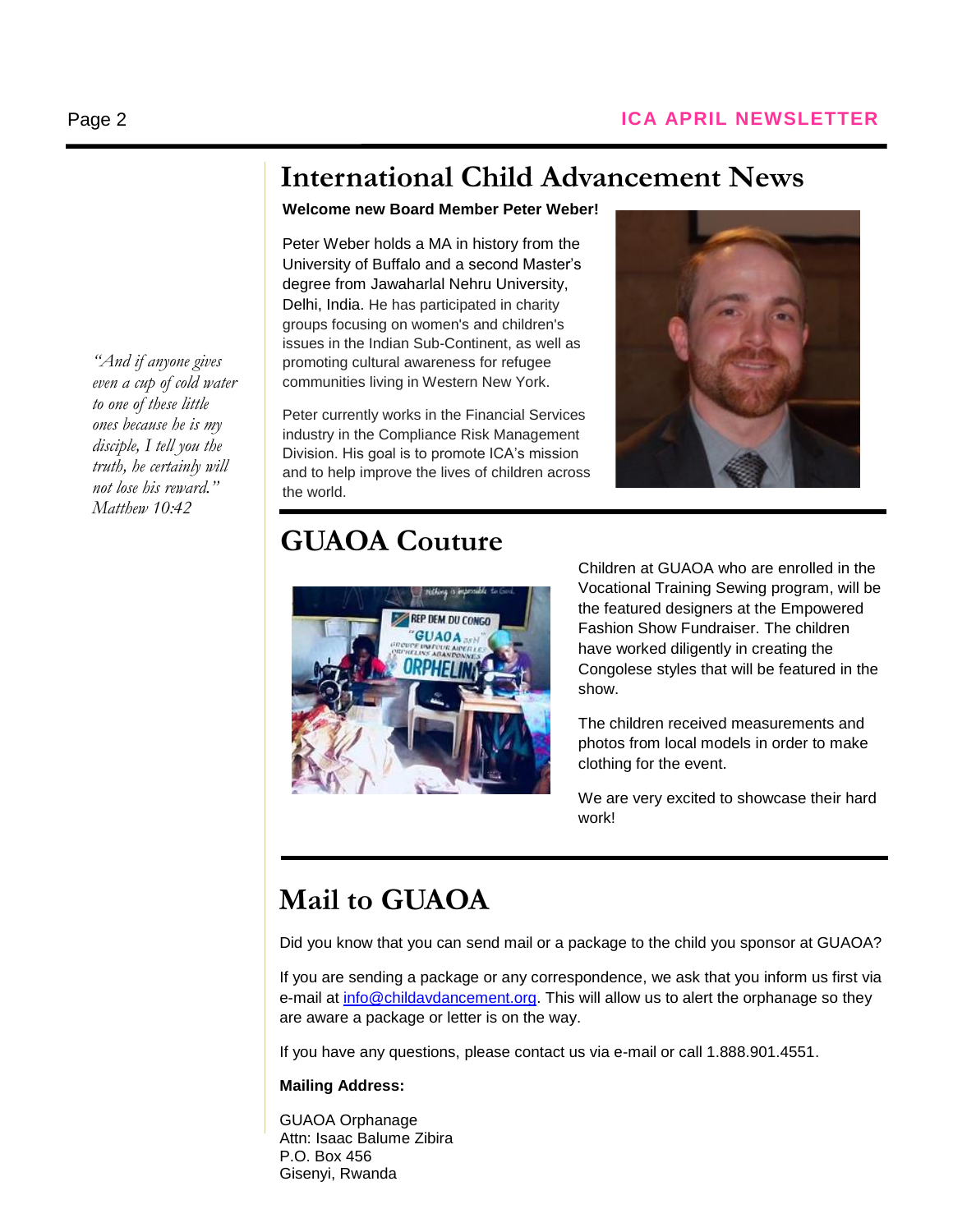# **Fashion Show Fundraiser**

Our emcees for the Fashion Show are Angela Christoforos and John Buccilli.

Angela is a Reporter for WIVB News 4 Buffalo. Her previous experience includes reporting for Time Warner Cable News Buffalo and WAGM-TV I Presque Isle, Maine.

John Buccilli is a professional model with over two decades of experience in the entertainment and fashion industry. In addition to booking print, runway, local TV spots and national ad campaigns for himself, John casts talent for television, coordinates fashion shows, and scouts talent for agencies like Wilhelmina Models NYC. Johns gives back by mentoring up and coming modeling talent.

ICA is thrilled to have both of these talented individuals as emcees for our Fashion Show!



Angela Christoforos



John Buccilli

# Vendors

**The following vendors (and more!) will be in attendance at our event:**